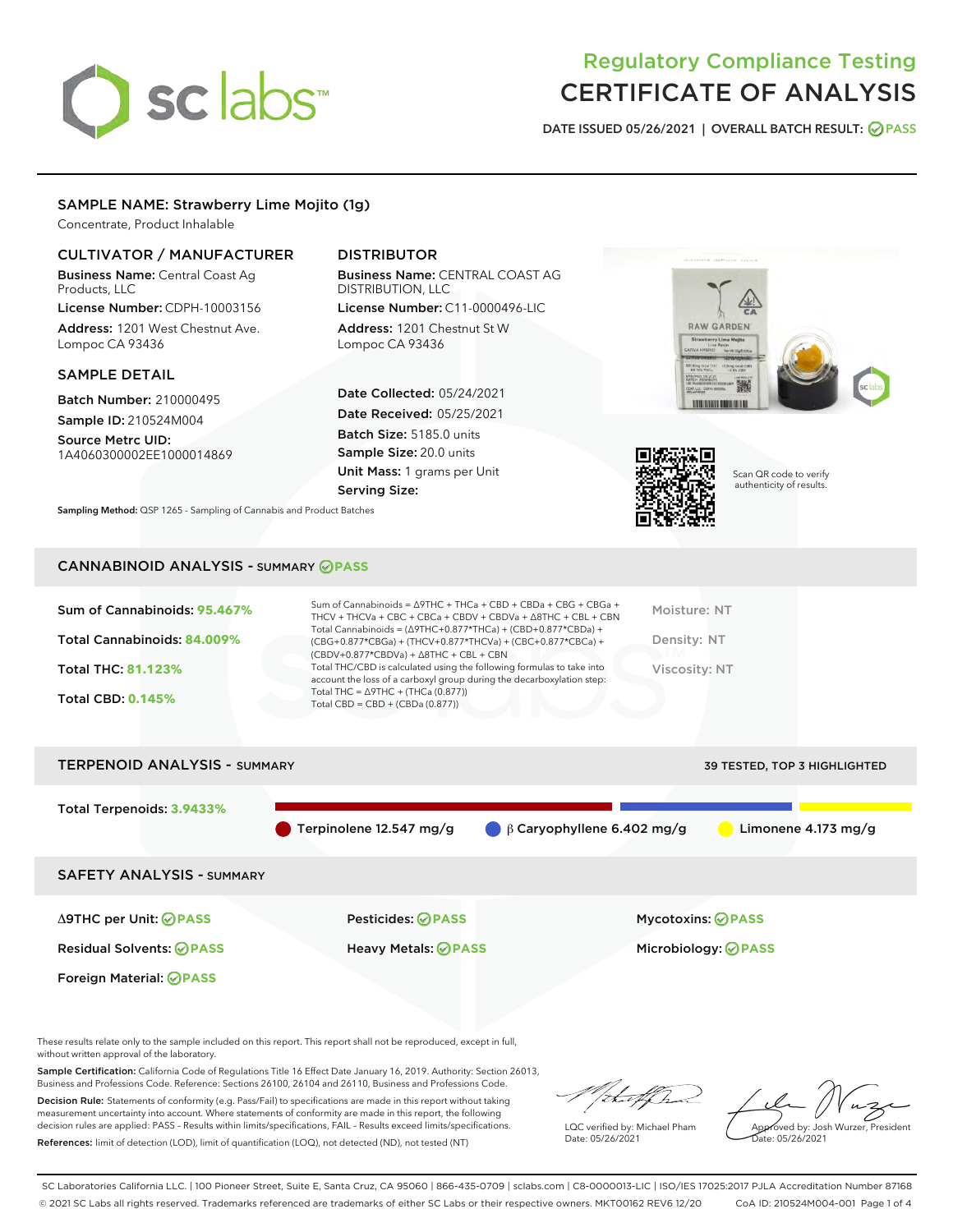



STRAWBERRY LIME MOJITO (1G) | DATE ISSUED 05/26/2021 | OVERALL BATCH RESULT: @ PASS

### CANNABINOID TEST RESULTS - 05/26/2021 2 PASS

Tested by high-performance liquid chromatography with diode-array detection (HPLC-DAD). **Method:** QSP 1157 - Analysis of Cannabinoids by HPLC-DAD

#### TOTAL CANNABINOIDS: **84.009%**

Total Cannabinoids (Total THC) + (Total CBD) + (Total CBG) + (Total THCV) + (Total CBC) + (Total CBDV) + ∆8THC + CBL + CBN

TOTAL THC: **81.123%** Total THC (∆9THC+0.877\*THCa)

TOTAL CBD: **0.145%**

Total CBD (CBD+0.877\*CBDa)

TOTAL CBG: 1.63% Total CBG (CBG+0.877\*CBGa)

TOTAL THCV: 0.365% Total THCV (THCV+0.877\*THCVa)

TOTAL CBC: 0.746% Total CBC (CBC+0.877\*CBCa)

TOTAL CBDV: ND Total CBDV (CBDV+0.877\*CBDVa)

| <b>COMPOUND</b>  | LOD/LOQ<br>(mg/g)          | <b>MEASUREMENT</b><br><b>UNCERTAINTY</b><br>(mg/g) | <b>RESULT</b><br>(mg/g) | <b>RESULT</b><br>(%) |
|------------------|----------------------------|----------------------------------------------------|-------------------------|----------------------|
| <b>THCa</b>      | 0.05/0.14                  | ±23.173                                            | 901.67                  | 90.167               |
| <b>A9THC</b>     | 0.06 / 0.26                | ±0.704                                             | 20.47                   | 2.047                |
| <b>CBGa</b>      | 0.1 / 0.2                  | ±0.81                                              | 15.6                    | 1.56                 |
| <b>CBCa</b>      | 0.07/0.28                  | ±0.416                                             | 8.51                    | 0.851                |
| <b>THCVa</b>     | 0.07/0.20                  | ±0.198                                             | 4.16                    | 0.416                |
| <b>CBG</b>       | 0.06/0.19                  | ±0.103                                             | 2.61                    | 0.261                |
| <b>CBDa</b>      | 0.02/0.19                  | ±0.048                                             | 1.65                    | 0.165                |
| <b>CBC</b>       | 0.2 / 0.5                  | N/A                                                | $<$ LOQ                 | $<$ LOQ              |
| $\triangle$ 8THC | 0.1/0.4                    | N/A                                                | <b>ND</b>               | <b>ND</b>            |
| <b>THCV</b>      | 0.1/0.2                    | N/A                                                | <b>ND</b>               | <b>ND</b>            |
| <b>CBD</b>       | 0.07/0.29                  | N/A                                                | <b>ND</b>               | <b>ND</b>            |
| <b>CBDV</b>      | 0.04 / 0.15                | N/A                                                | <b>ND</b>               | <b>ND</b>            |
| <b>CBDVa</b>     | 0.03/0.53                  | N/A                                                | <b>ND</b>               | <b>ND</b>            |
| <b>CBL</b>       | 0.06 / 0.24                | N/A                                                | <b>ND</b>               | <b>ND</b>            |
| <b>CBN</b>       | 0.1/0.3                    | N/A                                                | <b>ND</b>               | <b>ND</b>            |
|                  | <b>SUM OF CANNABINOIDS</b> |                                                    | 954.67 mg/g             | 95.467%              |

#### **UNIT MASS: 1 grams per Unit**

| ∆9THC per Unit                        | 1120 per-package limit     | 20.47 mg/unit<br><b>PASS</b> |
|---------------------------------------|----------------------------|------------------------------|
| <b>Total THC per Unit</b>             |                            | 811.23 mg/unit               |
| <b>CBD per Unit</b>                   |                            | <b>ND</b>                    |
| <b>Total CBD per Unit</b>             |                            | $1.45$ mg/unit               |
| Sum of Cannabinoids<br>per Unit       |                            | 954.67 mg/unit               |
| <b>Total Cannabinoids</b><br>per Unit |                            | 840.09 mg/unit               |
| <b>MOISTURE TEST RESULT</b>           | <b>DENSITY TEST RESULT</b> | <b>VISCOSITY TEST RESULT</b> |

Not Tested

Not Tested

Not Tested

#### TERPENOID TEST RESULTS - 05/26/2021

Terpene analysis utilizing gas chromatography-flame ionization detection (GC-FID). **Method:** QSP 1192 - Analysis of Terpenoids by GC-FID

| <b>COMPOUND</b>         | LOD/LOQ<br>(mg/g) | <b>MEASUREMENT</b><br><b>UNCERTAINTY</b><br>(mg/g) | <b>RESULT</b><br>(mg/g)                         | <b>RESULT</b><br>$(\%)$ |
|-------------------------|-------------------|----------------------------------------------------|-------------------------------------------------|-------------------------|
| Terpinolene             | 0.008 / 0.026     | ±0.2572                                            | 12.547                                          | 1.2547                  |
| $\beta$ Caryophyllene   | 0.004 / 0.012     | ±0.2279                                            | 6.402                                           | 0.6402                  |
| Limonene                | 0.005 / 0.016     | ±0.0597                                            | 4.173                                           | 0.4173                  |
| trans-β-Farnesene       | 0.008 / 0.025     | ±0.1146                                            | 3.229                                           | 0.3229                  |
| <b>Myrcene</b>          | 0.008 / 0.025     | ±0.0380                                            | 2.945                                           | 0.2945                  |
| $\alpha$ Humulene       | 0.009/0.029       | ±0.0727                                            | 2.266                                           | 0.2266                  |
| Linalool                | 0.009 / 0.032     | ±0.0573                                            | 1.509                                           | 0.1509                  |
| <b>Terpineol</b>        | 0.016 / 0.055     | ±0.0742                                            | 1.208                                           | 0.1208                  |
| Nerolidol               | 0.009 / 0.028     | ±0.0430                                            | 0.684                                           | 0.0684                  |
| $\beta$ Pinene          | 0.004 / 0.014     | ±0.0075                                            | 0.652                                           | 0.0652                  |
| Fenchol                 | 0.010 / 0.034     | ±0.0243                                            | 0.627                                           | 0.0627                  |
| Caryophyllene<br>Oxide  | 0.010 / 0.033     | ±0.0204                                            | 0.444                                           | 0.0444                  |
| $\alpha$ Cedrene        | 0.005 / 0.016     | ±0.0106                                            | 0.354                                           | 0.0354                  |
| $\alpha$ Terpinene      | 0.005 / 0.017     | ±0.0045                                            | 0.305                                           | 0.0305                  |
| $\gamma$ Terpinene      | 0.006 / 0.018     | ±0.0053                                            | 0.305                                           | 0.0305                  |
| Sabinene                | 0.004 / 0.014     | ±0.0034                                            | 0.281                                           | 0.0281                  |
| $\alpha$ Phellandrene   | 0.006 / 0.020     | ±0.0038                                            | 0.276                                           | 0.0276                  |
| $\alpha$ Pinene         | 0.005 / 0.017     | ±0.0021                                            | 0.245                                           | 0.0245                  |
| 3 Carene                | 0.005 / 0.018     | ±0.0030                                            | 0.214                                           | 0.0214                  |
| Ocimene                 | 0.011 / 0.038     | ±0.0065                                            | 0.202                                           | 0.0202                  |
| <b>Borneol</b>          | 0.005 / 0.016     | ±0.0076                                            | 0.180                                           | 0.0180                  |
| Valencene               | 0.009 / 0.030     | ±0.0072                                            | 0.104                                           | 0.0104                  |
| Sabinene Hydrate        | 0.006 / 0.022     | ±0.0037                                            | 0.096                                           | 0.0096                  |
| Eucalyptol              | 0.006 / 0.018     | ±0.0020                                            | 0.078                                           | 0.0078                  |
| Fenchone                | 0.009 / 0.028     | ±0.0016                                            | 0.056                                           | 0.0056                  |
| Camphene                | 0.005 / 0.015     | ±0.0004                                            | 0.035                                           | 0.0035                  |
| p-Cymene                | 0.005 / 0.016     | ±0.0004                                            | 0.016                                           | 0.0016                  |
| (-)-Isopulegol          | 0.005 / 0.016     | N/A                                                | <loq< th=""><th><loq< th=""></loq<></th></loq<> | <loq< th=""></loq<>     |
| Camphor                 | 0.006 / 0.019     | N/A                                                | <b>ND</b>                                       | <b>ND</b>               |
| Isoborneol              | 0.004 / 0.012     | N/A                                                | <b>ND</b>                                       | <b>ND</b>               |
| Menthol                 | 0.008 / 0.025     | N/A                                                | ND                                              | ND                      |
| Nerol                   | 0.003 / 0.011     | N/A                                                | ND                                              | ND                      |
| Citronellol             | 0.003 / 0.010     | N/A                                                | ND                                              | <b>ND</b>               |
| R-(+)-Pulegone          | 0.003 / 0.011     | N/A                                                | ND                                              | ND                      |
| Geraniol                | 0.002 / 0.007     | N/A                                                | ND                                              | ND                      |
| <b>Geranyl Acetate</b>  | 0.004 / 0.014     | N/A                                                | ND                                              | ND                      |
| Guaiol                  | 0.009 / 0.030     | N/A                                                | ND                                              | ND                      |
| Cedrol                  | 0.008 / 0.027     | N/A                                                | ND                                              | ND                      |
| $\alpha$ Bisabolol      | 0.008 / 0.026     | N/A                                                | ND                                              | <b>ND</b>               |
| <b>TOTAL TERPENOIDS</b> |                   |                                                    | 39.433 mg/g                                     | 3.9433%                 |

SC Laboratories California LLC. | 100 Pioneer Street, Suite E, Santa Cruz, CA 95060 | 866-435-0709 | sclabs.com | C8-0000013-LIC | ISO/IES 17025:2017 PJLA Accreditation Number 87168 © 2021 SC Labs all rights reserved. Trademarks referenced are trademarks of either SC Labs or their respective owners. MKT00162 REV6 12/20 CoA ID: 210524M004-001 Page 2 of 4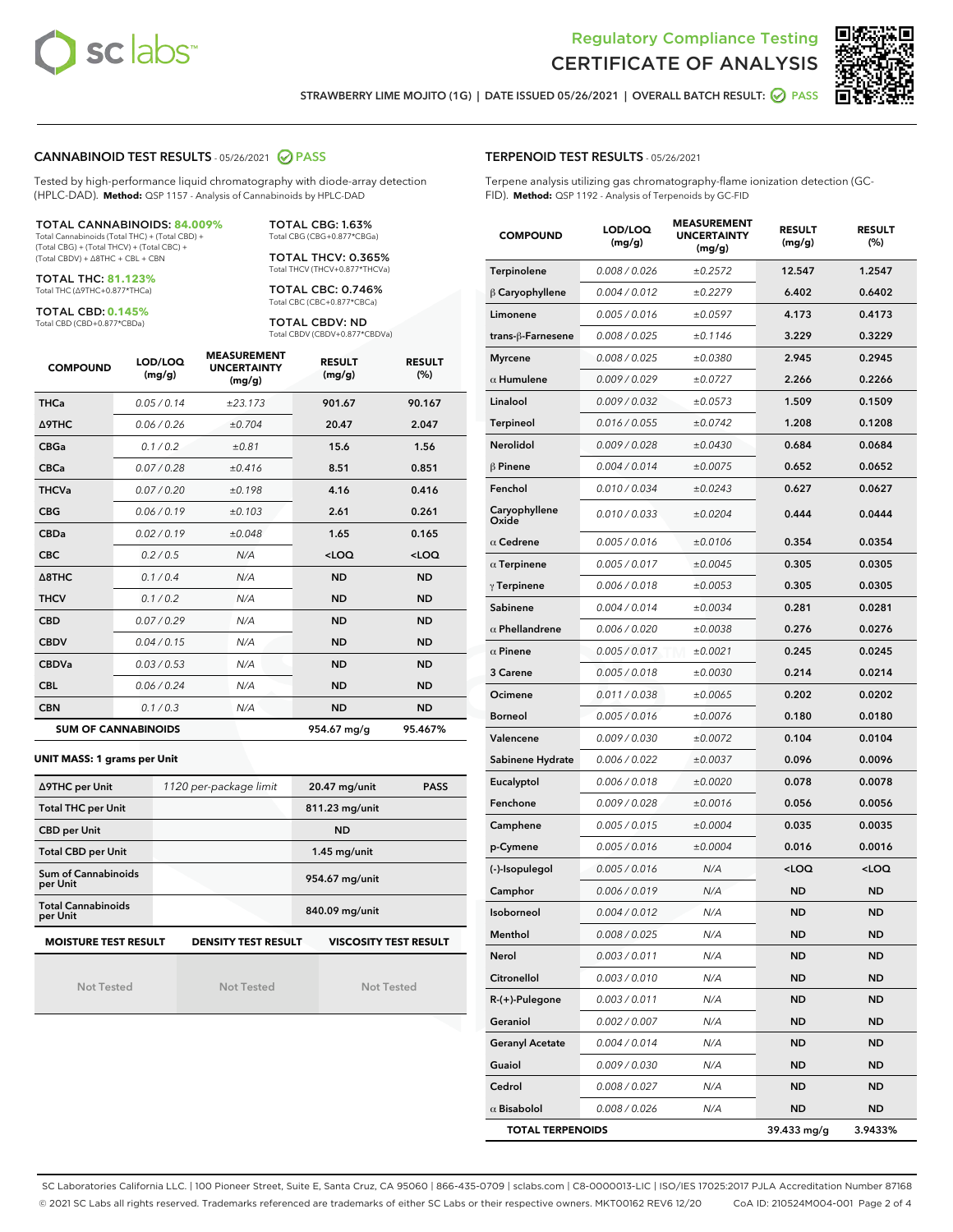



STRAWBERRY LIME MOJITO (1G) | DATE ISSUED 05/26/2021 | OVERALL BATCH RESULT: @ PASS

# CATEGORY 1 PESTICIDE TEST RESULTS - 05/26/2021 2 PASS

Pesticide and plant growth regulator analysis utilizing high-performance liquid chromatography-mass spectrometry (HPLC-MS) or gas chromatography-mass spectrometry (GC-MS). \*GC-MS utilized where indicated. **Method:** QSP 1212 - Analysis of Pesticides and Mycotoxins by LC-MS or QSP 1213 - Analysis of Pesticides by GC-MS

| <b>COMPOUND</b>             | LOD/LOQ<br>$(\mu g/g)$ | <b>ACTION</b><br><b>LIMIT</b><br>$(\mu g/g)$ | <b>MEASUREMENT</b><br><b>UNCERTAINTY</b><br>$(\mu g/g)$ | <b>RESULT</b><br>$(\mu g/g)$ | <b>RESULT</b> |
|-----------------------------|------------------------|----------------------------------------------|---------------------------------------------------------|------------------------------|---------------|
| Aldicarb                    | 0.03/0.08              | $\ge$ LOD                                    | N/A                                                     | <b>ND</b>                    | <b>PASS</b>   |
| Carbofuran                  | 0.02 / 0.05            | $\geq$ LOD                                   | N/A                                                     | <b>ND</b>                    | <b>PASS</b>   |
| Chlordane*                  | 0.03 / 0.08            | $\geq$ LOD                                   | N/A                                                     | <b>ND</b>                    | <b>PASS</b>   |
| Chlorfenapyr*               | 0.03/0.10              | $\geq$ LOD                                   | N/A                                                     | <b>ND</b>                    | <b>PASS</b>   |
| Chlorpyrifos                | 0.02 / 0.06            | $>$ LOD                                      | N/A                                                     | <b>ND</b>                    | <b>PASS</b>   |
| Coumaphos                   | 0.02 / 0.07            | $\ge$ LOD                                    | N/A                                                     | <b>ND</b>                    | <b>PASS</b>   |
| Daminozide                  | 0.02 / 0.07            | $\ge$ LOD                                    | N/A                                                     | <b>ND</b>                    | <b>PASS</b>   |
| <b>DDVP</b><br>(Dichlorvos) | 0.03/0.09              | $\ge$ LOD                                    | N/A                                                     | <b>ND</b>                    | <b>PASS</b>   |
| Dimethoate                  | 0.03 / 0.08            | $\ge$ LOD                                    | N/A                                                     | <b>ND</b>                    | <b>PASS</b>   |
| Ethoprop(hos)               | 0.03/0.10              | $>$ LOD                                      | N/A                                                     | <b>ND</b>                    | <b>PASS</b>   |
| Etofenprox                  | 0.02 / 0.06            | $\ge$ LOD                                    | N/A                                                     | <b>ND</b>                    | <b>PASS</b>   |
| Fenoxycarb                  | 0.03 / 0.08            | $\ge$ LOD                                    | N/A                                                     | <b>ND</b>                    | <b>PASS</b>   |
| Fipronil                    | 0.03/0.08              | $>$ LOD                                      | N/A                                                     | <b>ND</b>                    | <b>PASS</b>   |
| Imazalil                    | 0.02 / 0.06            | $>$ LOD                                      | N/A                                                     | <b>ND</b>                    | <b>PASS</b>   |
| Methiocarb                  | 0.02 / 0.07            | $>$ LOD                                      | N/A                                                     | <b>ND</b>                    | <b>PASS</b>   |
| Methyl<br>parathion         | 0.03/0.10              | $\ge$ LOD                                    | N/A                                                     | <b>ND</b>                    | <b>PASS</b>   |
| <b>Mevinphos</b>            | 0.03 / 0.09            | $\ge$ LOD                                    | N/A                                                     | <b>ND</b>                    | <b>PASS</b>   |
| Paclobutrazol               | 0.02 / 0.05            | $\ge$ LOD                                    | N/A                                                     | <b>ND</b>                    | <b>PASS</b>   |
| Propoxur                    | 0.03/0.09              | $\ge$ LOD                                    | N/A                                                     | <b>ND</b>                    | <b>PASS</b>   |
| Spiroxamine                 | 0.03 / 0.08            | $\ge$ LOD                                    | N/A                                                     | <b>ND</b>                    | <b>PASS</b>   |
| Thiacloprid                 | 0.03/0.10              | $\geq$ LOD                                   | N/A                                                     | <b>ND</b>                    | <b>PASS</b>   |
|                             |                        |                                              |                                                         |                              |               |

#### CATEGORY 2 PESTICIDE TEST RESULTS - 05/26/2021 @ PASS

| <b>COMPOUND</b>          | LOD/LOQ<br>$(\mu g/g)$ | <b>ACTION</b><br><b>LIMIT</b><br>$(\mu g/g)$ | <b>MEASUREMENT</b><br><b>UNCERTAINTY</b><br>$(\mu g/g)$ | <b>RESULT</b><br>$(\mu g/g)$ | <b>RESULT</b> |
|--------------------------|------------------------|----------------------------------------------|---------------------------------------------------------|------------------------------|---------------|
| Abamectin                | 0.03/0.10              | 0.1                                          | N/A                                                     | <b>ND</b>                    | <b>PASS</b>   |
| Acephate                 | 0.02/0.07              | 0.1                                          | N/A                                                     | <b>ND</b>                    | <b>PASS</b>   |
| Acequinocyl              | 0.02/0.07              | 0.1                                          | N/A                                                     | <b>ND</b>                    | <b>PASS</b>   |
| Acetamiprid              | 0.02/0.05              | 0.1                                          | N/A                                                     | <b>ND</b>                    | <b>PASS</b>   |
| Azoxystrobin             | 0.02/0.07              | 0.1                                          | N/A                                                     | <b>ND</b>                    | <b>PASS</b>   |
| <b>Bifenazate</b>        | 0.01 / 0.04            | 0.1                                          | N/A                                                     | <b>ND</b>                    | <b>PASS</b>   |
| <b>Bifenthrin</b>        | 0.02 / 0.05            | 3                                            | N/A                                                     | <b>ND</b>                    | <b>PASS</b>   |
| <b>Boscalid</b>          | 0.03/0.09              | 0.1                                          | N/A                                                     | <b>ND</b>                    | <b>PASS</b>   |
| Captan                   | 0.19/0.57              | 0.7                                          | N/A                                                     | <b>ND</b>                    | <b>PASS</b>   |
| Carbaryl                 | 0.02/0.06              | 0.5                                          | N/A                                                     | <b>ND</b>                    | <b>PASS</b>   |
| Chlorantranilip-<br>role | 0.04/0.12              | 10                                           | N/A                                                     | <b>ND</b>                    | <b>PASS</b>   |
| Clofentezine             | 0.03/0.09              | 01                                           | N/A                                                     | <b>ND</b>                    | <b>PASS</b>   |

# CATEGORY 2 PESTICIDE TEST RESULTS - 05/26/2021 continued

| <b>COMPOUND</b>               | LOD/LOQ<br>(µg/g) | <b>ACTION</b><br><b>LIMIT</b><br>$(\mu g/g)$ | <b>MEASUREMENT</b><br><b>UNCERTAINTY</b><br>$(\mu g/g)$ | <b>RESULT</b><br>(µg/g) | <b>RESULT</b> |
|-------------------------------|-------------------|----------------------------------------------|---------------------------------------------------------|-------------------------|---------------|
| Cyfluthrin                    | 0.12 / 0.38       | $\overline{c}$                               | N/A                                                     | ND                      | <b>PASS</b>   |
| Cypermethrin                  | 0.11 / 0.32       | $\mathcal{I}$                                | N/A                                                     | ND                      | <b>PASS</b>   |
| Diazinon                      | 0.02 / 0.05       | 0.1                                          | N/A                                                     | <b>ND</b>               | <b>PASS</b>   |
| Dimethomorph                  | 0.03 / 0.09       | 2                                            | N/A                                                     | ND                      | <b>PASS</b>   |
| Etoxazole                     | 0.02 / 0.06       | 0.1                                          | N/A                                                     | ND                      | <b>PASS</b>   |
| Fenhexamid                    | 0.03 / 0.09       | 0.1                                          | N/A                                                     | <b>ND</b>               | <b>PASS</b>   |
| Fenpyroximate                 | 0.02 / 0.06       | 0.1                                          | N/A                                                     | ND                      | <b>PASS</b>   |
| Flonicamid                    | 0.03 / 0.10       | 0.1                                          | N/A                                                     | ND                      | <b>PASS</b>   |
| Fludioxonil                   | 0.03 / 0.10       | 0.1                                          | N/A                                                     | ND                      | <b>PASS</b>   |
| Hexythiazox                   | 0.02 / 0.07       | 0.1                                          | N/A                                                     | ND                      | <b>PASS</b>   |
| Imidacloprid                  | 0.04 / 0.11       | 5                                            | N/A                                                     | ND                      | <b>PASS</b>   |
| Kresoxim-methyl               | 0.02 / 0.07       | 0.1                                          | N/A                                                     | ND                      | <b>PASS</b>   |
| <b>Malathion</b>              | 0.03 / 0.09       | 0.5                                          | N/A                                                     | ND                      | <b>PASS</b>   |
| Metalaxyl                     | 0.02 / 0.07       | $\overline{c}$                               | N/A                                                     | ND                      | <b>PASS</b>   |
| Methomyl                      | 0.03 / 0.10       | 1                                            | N/A                                                     | <b>ND</b>               | <b>PASS</b>   |
| Myclobutanil                  | 0.03 / 0.09       | 0.1                                          | N/A                                                     | ND                      | <b>PASS</b>   |
| Naled                         | 0.02 / 0.07       | 0.1                                          | N/A                                                     | ND                      | <b>PASS</b>   |
| Oxamyl                        | 0.04 / 0.11       | 0.5                                          | N/A                                                     | ND                      | <b>PASS</b>   |
| Pentachloronitro-<br>benzene* | 0.03 / 0.09       | 0.1                                          | N/A                                                     | ND                      | <b>PASS</b>   |
| Permethrin                    | 0.04 / 0.12       | 0.5                                          | N/A                                                     | ND                      | <b>PASS</b>   |
| Phosmet                       | 0.03 / 0.10       | 0.1                                          | N/A                                                     | ND                      | <b>PASS</b>   |
| Piperonylbu-<br>toxide        | 0.02 / 0.07       | 3                                            | N/A                                                     | ND                      | <b>PASS</b>   |
| Prallethrin                   | 0.03 / 0.08       | 0.1                                          | N/A                                                     | ND                      | <b>PASS</b>   |
| Propiconazole                 | 0.02 / 0.07       | 0.1                                          | N/A                                                     | ND                      | <b>PASS</b>   |
| Pyrethrins                    | 0.04 / 0.12       | 0.5                                          | N/A                                                     | ND                      | <b>PASS</b>   |
| Pyridaben                     | 0.02 / 0.07       | 0.1                                          | N/A                                                     | ND                      | <b>PASS</b>   |
| Spinetoram                    | 0.02 / 0.07       | 0.1                                          | N/A                                                     | ND                      | <b>PASS</b>   |
| Spinosad                      | 0.02 / 0.07       | 0.1                                          | N/A                                                     | ND                      | <b>PASS</b>   |
| Spiromesifen                  | 0.02 / 0.05       | 0.1                                          | N/A                                                     | <b>ND</b>               | <b>PASS</b>   |
| Spirotetramat                 | 0.02 / 0.06       | 0.1                                          | N/A                                                     | ND                      | <b>PASS</b>   |
| Tebuconazole                  | 0.02 / 0.07       | 0.1                                          | N/A                                                     | ND                      | <b>PASS</b>   |
| Thiamethoxam                  | 0.03 / 0.10       | 5                                            | N/A                                                     | ND                      | <b>PASS</b>   |
| Trifloxystrobin               | 0.03 / 0.08       | 0.1                                          | N/A                                                     | <b>ND</b>               | <b>PASS</b>   |

SC Laboratories California LLC. | 100 Pioneer Street, Suite E, Santa Cruz, CA 95060 | 866-435-0709 | sclabs.com | C8-0000013-LIC | ISO/IES 17025:2017 PJLA Accreditation Number 87168 © 2021 SC Labs all rights reserved. Trademarks referenced are trademarks of either SC Labs or their respective owners. MKT00162 REV6 12/20 CoA ID: 210524M004-001 Page 3 of 4